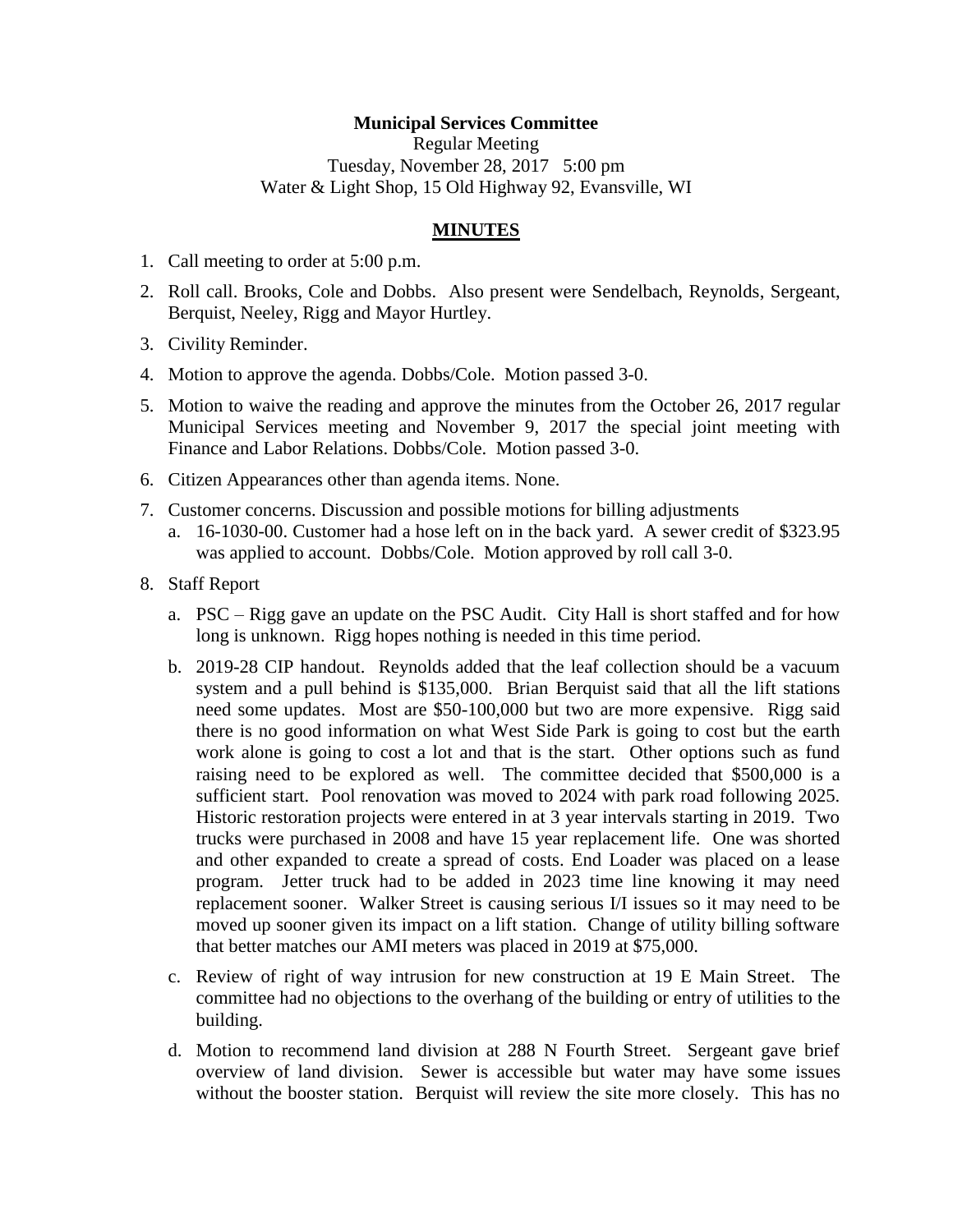change on the division just future use and construction. Dobbs/Cole. Motion passed 3-0.

- e. Motion to recommend to Common Council the "Approval Process for Utility Billing". Rigg stated this is to clear up matters in the audit and it is a procedure for how we handle typical bills. Cole/Dobbs. Motion passed 3-0.
- f. Discussion on the 2018 public access schedule to the City Yard Waste Site. Rigg explained that a Wednesday evening opening after daylight savings time leaves little daylight to work. Committee agreed that the place stays open as advertised but staff need to advertise to specific dates when they will be open. Wednesdays will no longer be available after daylight savings. Reynolds and Rigg will get together to review and publish the dates and times for 2018.
- 9. Superintendent Report
	- a. Parks and Recreation Report. All restrooms are closed for winter. Most of the leaves have been collected. Clean up is ongoing, weather permitting. Anderson will use a chain instead of the gate to block vehicles after ice forms on the lake.
	- b. AMI Project. Rigg reported staff are not available so we are back to replacement of broken or new construction for now.
	- c. Facility Study Update Nothing new.
	- d. Updates on water wells. Awaiting DNR approval on a plan to use a VFD motor in Well #1 to control water mixing in the tower with Well #2 to keep radium levels well below safety standards.
- 10. City Engineer Report
	- a. Westfield Meadows & Windmill Ridge. A few residents in Westfield still have ponding issues (minimal to previous levels) in their back yards. It was advised to wait until spring for final settlement of ground and growth of grass to see if the ponding stops.
	- b. WWTP. Pump equipment is being pre-bid.
	- c. Westside booster station. Study should be complete by the end of the year.
- 11. WPPI Report
	- a. Written report. WPPI is working on resident requests for energy audits.
	- b. Motion to approve final CTC and other spending for 2017. From the LEEF fund, the committee set aside \$1,000 for labor for LED installs at EMS and Police buildings, \$1,600 for 5 sense machines, and remaining money (approximately \$2,300) will go to the School District for lighting projects. The Value of Public Power money will be spent on LED lights for residents and customers in the amount of \$1,500. Brooks/Dobbs. Motion approved by roll call 3-0.
	- c. Motion to approve CTC budget and other spending for 2018. A budget plan drafted by Neely was reviewed. With no changes the Committee approved the budget plan for 2018. Dobbs/Cole. Motion passed 3-0.